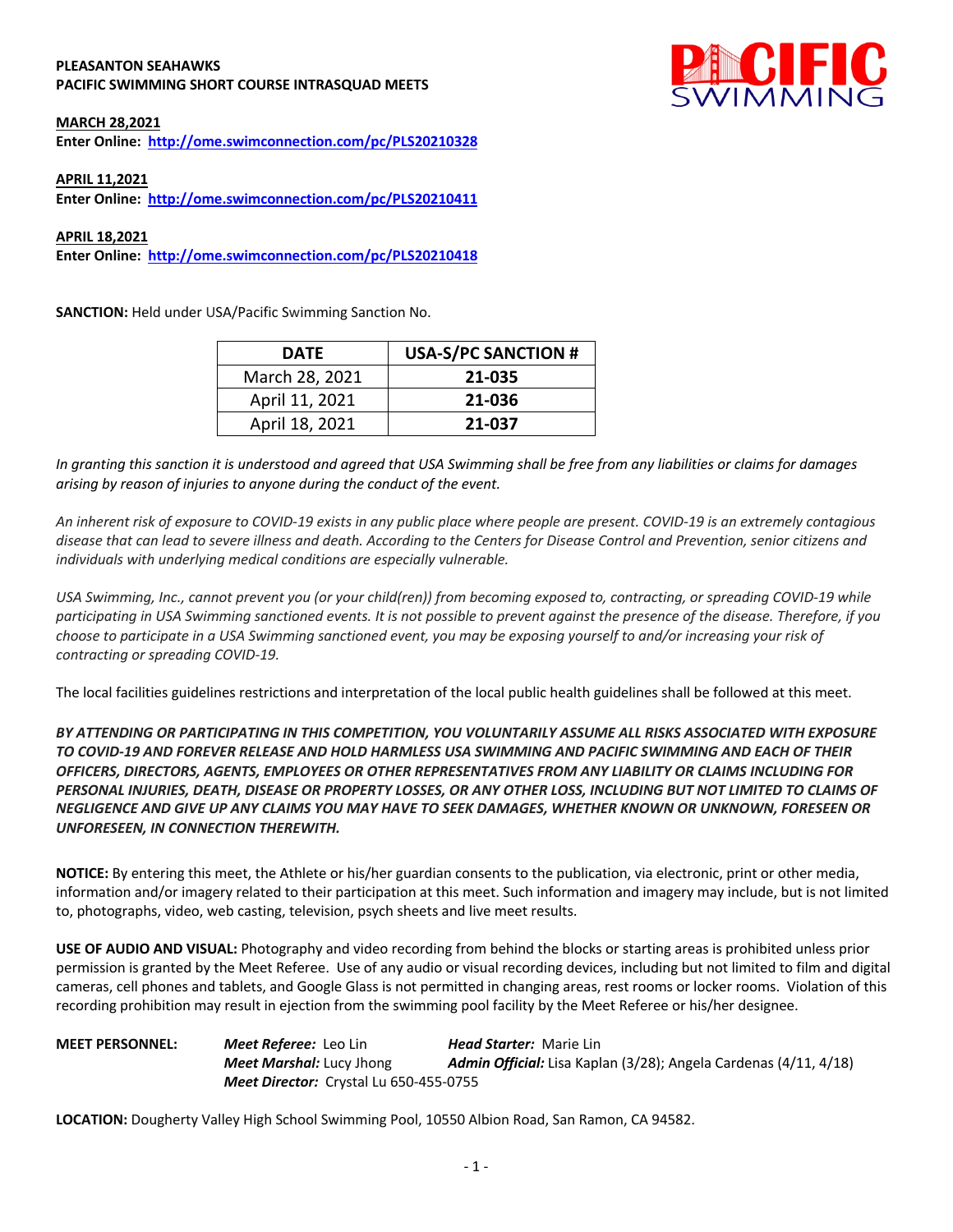**COURSE:** Outdoor 25 yard pool with up to 5 lanes available for competition.There will be a one lane buffer between each competition lane. An 10 lanes will be available for warm-up/cool down throughout the competition. The minimum water depth for the shallow end course, measured in accordance with Article 103.2.3, is 6 feet at the start end and 6 feet at the turn end. In accordance with Article 104.2.2C(4) the competition course has been certified. A copy of the certification is on file with USA Swimming.

**TIME:** The first session will begin at 9:00AM with warm-ups from 8:00-8:50 AM. The second session is estimated to commence at 1:30PM with warmups from 12:30-1:20PM. A maximum of two (2) athletes shall be permitted per warm-up lane. The athletes shall start from opposite ends of the pool.

**RULES: •** Current USA and Pacific Swimming rules and warm-up procedures will govern the meet. A copy of these procedures will be posted at the Clerk-of-Course.

• The local facilities guidelines, restrictions and interpretation of the local public health guidelines shall be followed at this meet.

• All applicable adults participating in or associated with this meet, acknowledge that they are subject to the provisions of the USA Swimming Minor Athlete Abuse Prevention Policy ("MAAPP"), and that they understand that compliance with the MAAPP policy is a condition of participation in the conduct of this competition.

- All events are timed finals.
- All events will swim fast to slow.
- Athletes may compete in a maximum of 4 events per day.
- All Athletes ages 12 and under should complete competition within four (4) hours.

• Entries will be accepted until the number of splashes exceeds the estimated timeline, per the "Four-Hour Rule," based on the Athletes age and gender, or when the number of entered athletes meets the maximum facility capacity as determined by facility and local health restrictions.

**•** If local conditions warrant it the Meet Referee, with the concurrence of the Meet Director, may require a mandatory scratch down. Immediate cash refunds will be made for any mandatory scratches.

- **All Coaches and Officials must wear their USA Swimming membership cards in a visible manner.**
- **ADDITIONAL COVID-19 REQUIREMENTS ATTACHED IN A SEPARATE DOCUMENT.**
- Boys and Girls events may be combined by the Meet Referee with the concurrence of the PLS Coaching staff.

**ATTENTION HIGH SCHOOL ATHLETES:** If you are a high school athlete in season, you need to be Unattached from this meet. It is the athlete's responsibility to be Unattached from this meet. You can un-attach at the meet if necessary. This does not apply to athletes swimming under the rules of the Nevada Interscholastic Activities Association (NIAA).

**UNACCOMPANIED ATHLETES:** Any USA Swimming Athlete-Member competing at the meet must be accompanied by a USA Swimming Member-Coach for the purposes of Athlete supervision during warm-up, competition and warm-down. If a Coach-Member of the Athlete's USA Swimming Club does not attend the meet to serve in said supervisory capacity, it is the responsibility of the Athlete or the Athlete's legal guardian to arrange for supervision by a USA Swimming Member-Coach. The Meet Director or Meet Referee may assist the Athlete in making arrangements for such supervision; however, it is recommended that such arrangements be made in advance of the meet by the Athlete's USA Swimming Club Member-Coach.

**RACING STARTS:** Athletes must be certified by a USA Swimming member-coach as being proficient in performing a racing start or must start the race in the water. It is the responsibility of the Athlete or the Athlete's legal guardian to ensure compliance with this requirement.

**RESTRICTIONS:** • Smoking and the use of other tobacco products is prohibited on the pool deck, in the locker rooms, in spectator

- seating, on standing areas and in all areas used by Athletes, during the meet and during warm-up periods.
- Sale and use of alcoholic beverages is prohibited in all areas of the meet venue.
- No glass containers are allowed in the meet venue.
- No propane heater is permitted except for snack bar/meet operations.
- All shelters must be properly secured.
- Deck Changes are prohibited.

• Destructive devices, to include but not limited to, explosive devices and equipment, firearms (open or concealed), blades, knives, mace, stun guns and blunt objects are strictly prohibited in the swimming facility and its surrounding areas. If observed, the Meet Referee or his/her designee may ask that these devices be stored safely away from the public or removed from the facility. Noncompliance may result in the reporting to law enforcement authorities and ejection from the facility. Law enforcement officers (LEO) are exempt per applicable laws.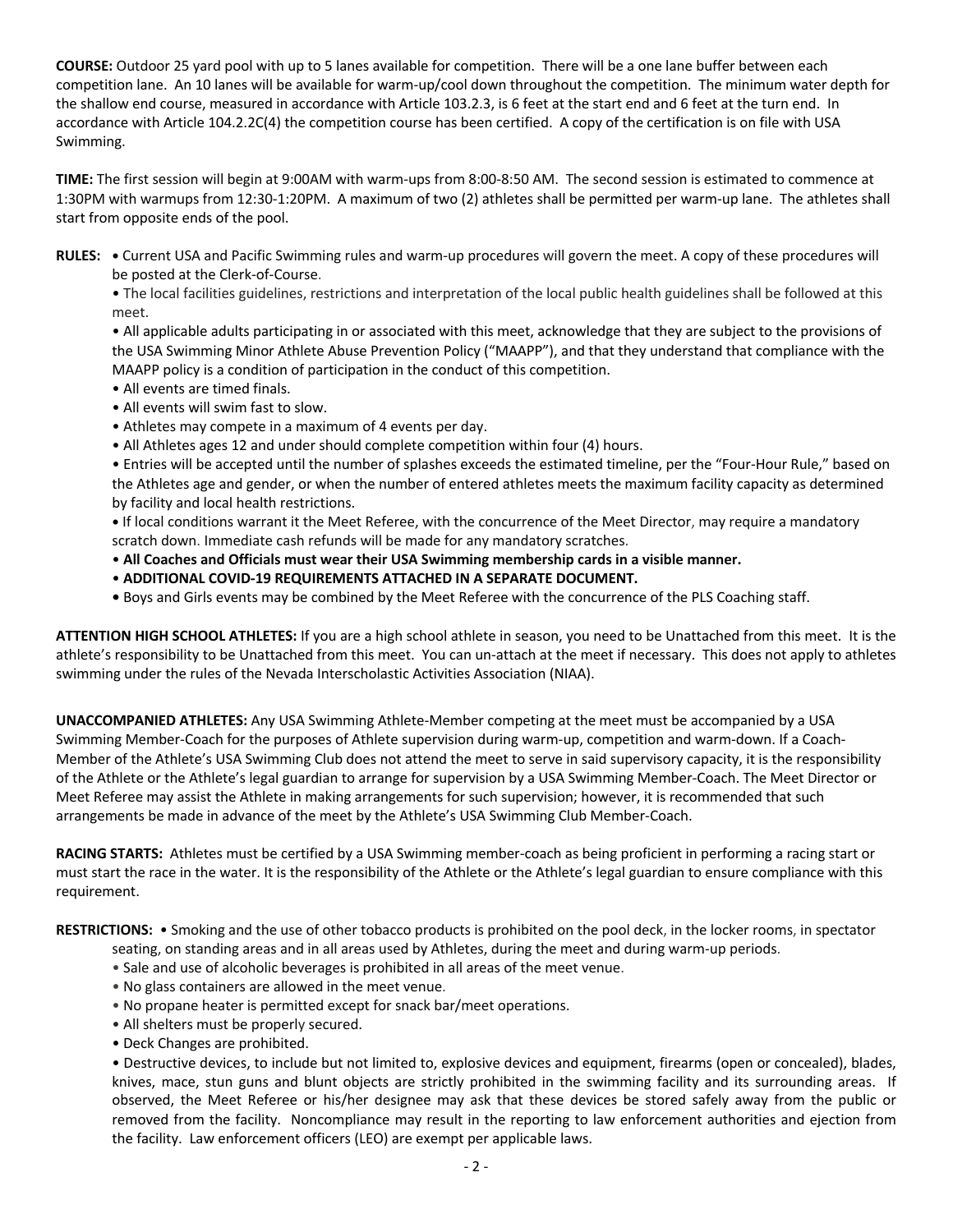• Operation of a drone, or any other flying apparatus, is prohibited over the venue (pools, Athlete/Coach areas, Spectator areas and open ceiling locker rooms) any time Athletes, Coaches, Officials and/or Spectators are present.

**ELIGIBILITY:** • Athletes must be current members of USA Swimming and PLS members and enter their name and registration number on the meet entry card as they are shown on their Registration Card. If this is not done, it may be difficult to match the Athlete with the registration and times database. The meet host will check all Athlete registrations against the SWIMS database and if not found to be registered, the Meet Director shall accept the registration at the meet (a \$10 surcharge will be added to the regular registration fee). Duplicate registrations will be refunded by mail.

• Meet is open only to qualified athletes registered with Pleasanton Seahawks. Athletes who are unattached but participating with Pleasanton Seahawks are eligible to compete.

• Entries with **"NO TIME" will be accepted.**

• Disabled Athletes are welcome to attend this meet and should contact the Meet Director or Meet Referee regarding any special accommodations on entry times and seeding per Pacific Swimming policy.

• Athletes 19 years of age and over may compete in the meet for time only, no awards. Such Athletes must have met standards for the 17-18 age group.

• The Athlete's age will be the age of the Athlete on the first day of the meet.

**ENTRY FEES:** \$50.00 flat fee per athlete per meet. Entries will be rejected if payment is not sent at time of request. No refunds will be made, except mandatory scratch downs.

# **ONLINE ENTRIES:** To enter online go to **http://ome.swimconnection.com/pc/PLS20210328, or**

**http://ome.swimconnection.com/pc/PLS20210411, or http://ome.swimconnection.com/pc/PLS20210418** to receive an immediate entry confirmation. This method requires payment by credit card. Swim Connection, LLC charges a processing fee for this service, equal to \$1 per Athlete plus 5% of the total Entry Fees. Please note that the processing fee is a separate fee from the Entry Fees. Online entries will be accepted through two weeks before meet.

**MAILED OR HAND DELIVERED ENTRIES**: All entries will be done through SwimConnection. No mailed or hand delivered entries allowed.

**CHECK-IN:** The meet will be pre-seeded. Athletes shall report to the bull-pen area at their scheduled time for each event.

**SCRATCHES:** Any Athletes not reporting for or competing in an individual timed final event that they have entered shall not be penalized.

**AWARDS:** None.

### **HOSPITALITY: None**

**ADMISSION:** Free. Admission is limited to listed participants and as listed on the COVID-19 Meet Safety Plan for this meet.

**MISCELLANEOUS:** No overnight parking is allowed. Facilities will not be provided after meet hours.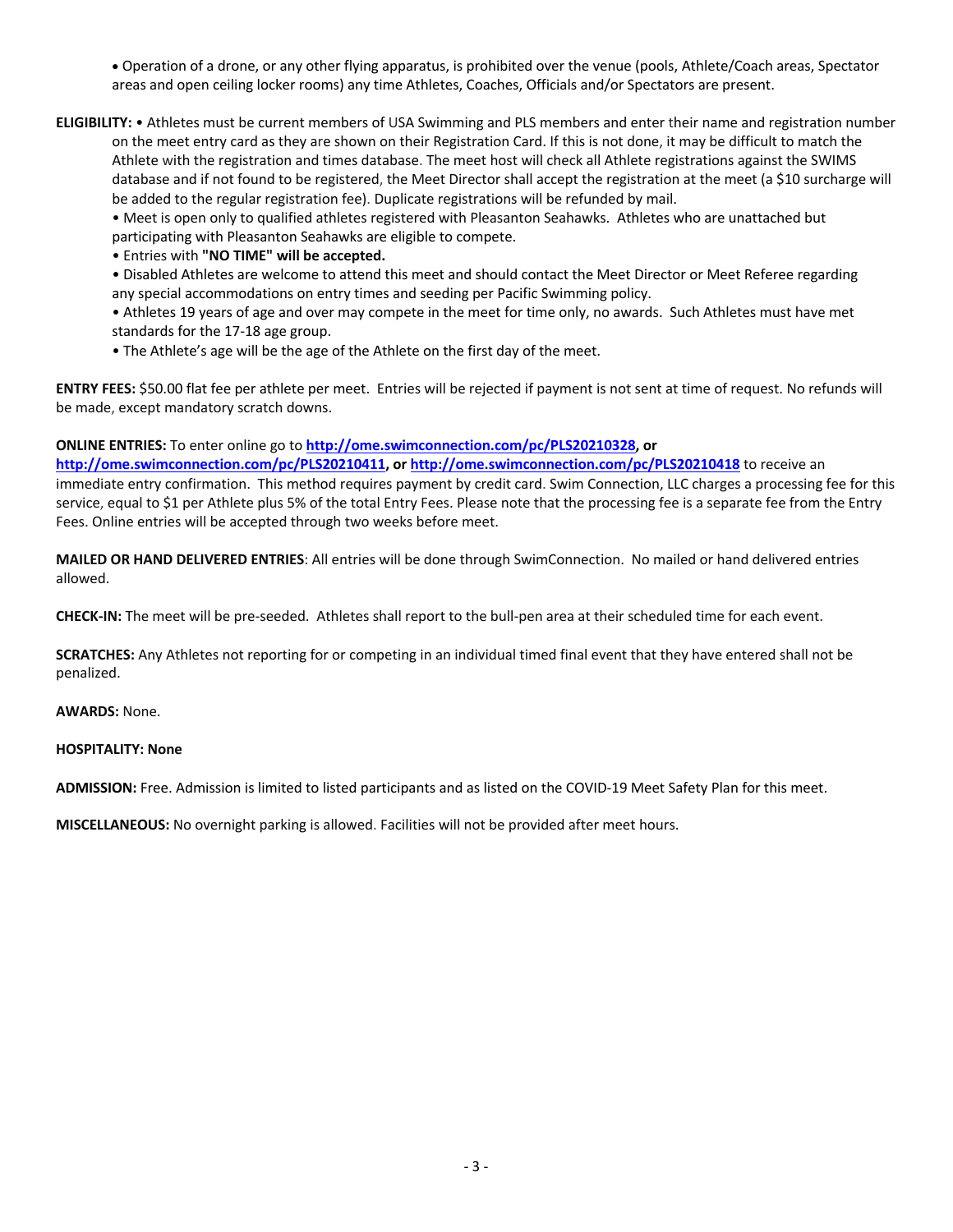## **EVENT SUMMARY:**

| <b>EVENTS FOR SUNDAY, MARCH 28, 2021</b> |  |
|------------------------------------------|--|
|------------------------------------------|--|

| <b>EVENT#</b> | <b>EVENT</b>      | <b>EVENT#</b> |
|---------------|-------------------|---------------|
| <b>GIRLS</b>  | <b>SESSION #1</b> | <b>BOYS</b>   |
| 1             | <b>200 FREE</b>   | 2             |
| 3             | 200 I.M.          | 4             |
| 5             | 50 FREE           | 6             |
| 7             | <b>100 FLY</b>    | 8             |
| 9             | <b>100 FREE</b>   | 10            |
| 11            | <b>500 FREE</b>   | 12            |
| 13            | 100 BACK          | 14            |
| 15            | 100 BREAST        | 16            |
|               |                   |               |
|               | ***BREAK***       |               |
|               |                   |               |
| <b>GIRLS</b>  | <b>SESSION #2</b> | <b>BOYS</b>   |
| 201           | <b>200 FREE</b>   | 202           |
| 203           | 200 I.M.          | 204           |
| 205           | 50 FREE           | 206           |
| 207           | <b>100 FLY</b>    | 208           |
| 209           | <b>100 FREE</b>   | 210           |
| 211           | <b>500 FREE</b>   | 212           |
| 213           | 100 BACK          | 214           |
| 215           | 100 BREAST        | 216           |
|               |                   |               |

Use the following URL to find the time standards: http://www.pacswim.org/swim-meet-times/standards